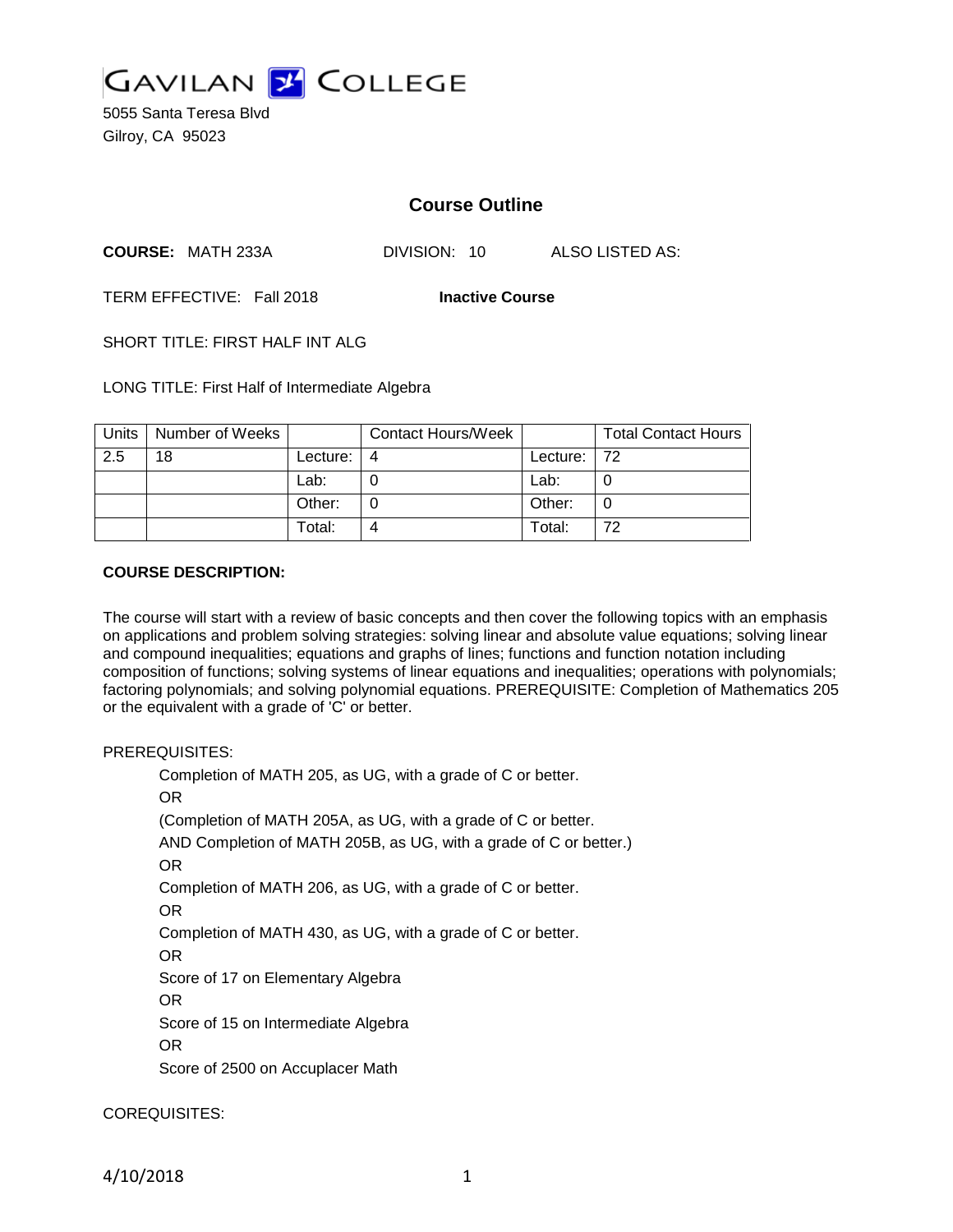CREDIT STATUS: D - Credit - Degree Applicable

GRADING MODES

L - Standard Letter Grade

REPEATABILITY: N - Course may not be repeated

SCHEDULE TYPES:

02 - Lecture and/or discussion

# **STUDENT LEARNING OUTCOMES:**

1. Analyze a variety of problems involving contemporary applications of linear and quadratic functions and determine and implement an appropriate method of solution for these problems.

Measure: Quizzes, exams, projects, group work, and/or homework

assignments

ILO: 2, 7

2. Graph linear equations and inequalities and utilize the graphs in problem solving.

Measure: Quizzes, exams, projects, group work, and/or homework

assignments

ILO: 7, 2

3. Set up and solve linear and compound inequalities using algebra and graphs. Determine appropriate use of the algebra and graphs to solve applied problems. Measure: Quizzes, exams, projects, group work, and/or homework assignments

ILO: 7, 2, 4

4. Analyze problems to determine the most appropriate method to use when solving a given system. Measure: Quizzes, exams, projects, group work, and/or homework

assignments

ILO: 2, 7, 4

5. Demonstrate proficiency with a scientific calculator and use the calculator in solving various problems.

Measure: Quizzes, exams, projects, group work, and/or homework assignments ILO: 2,3

6. Use function operations and function notation to add, subtract, multiply, divide, and compose polynomials.

Measure: Quizzes, exams, projects, group work, and/or homework assignments ILO: 2

CONTENT, STUDENT PERFORMANCE OBJECTIVES, OUT-OF-CLASS ASSIGNMENTS Inactive Course: 03/26/2018 8 Hours

4/10/2018 2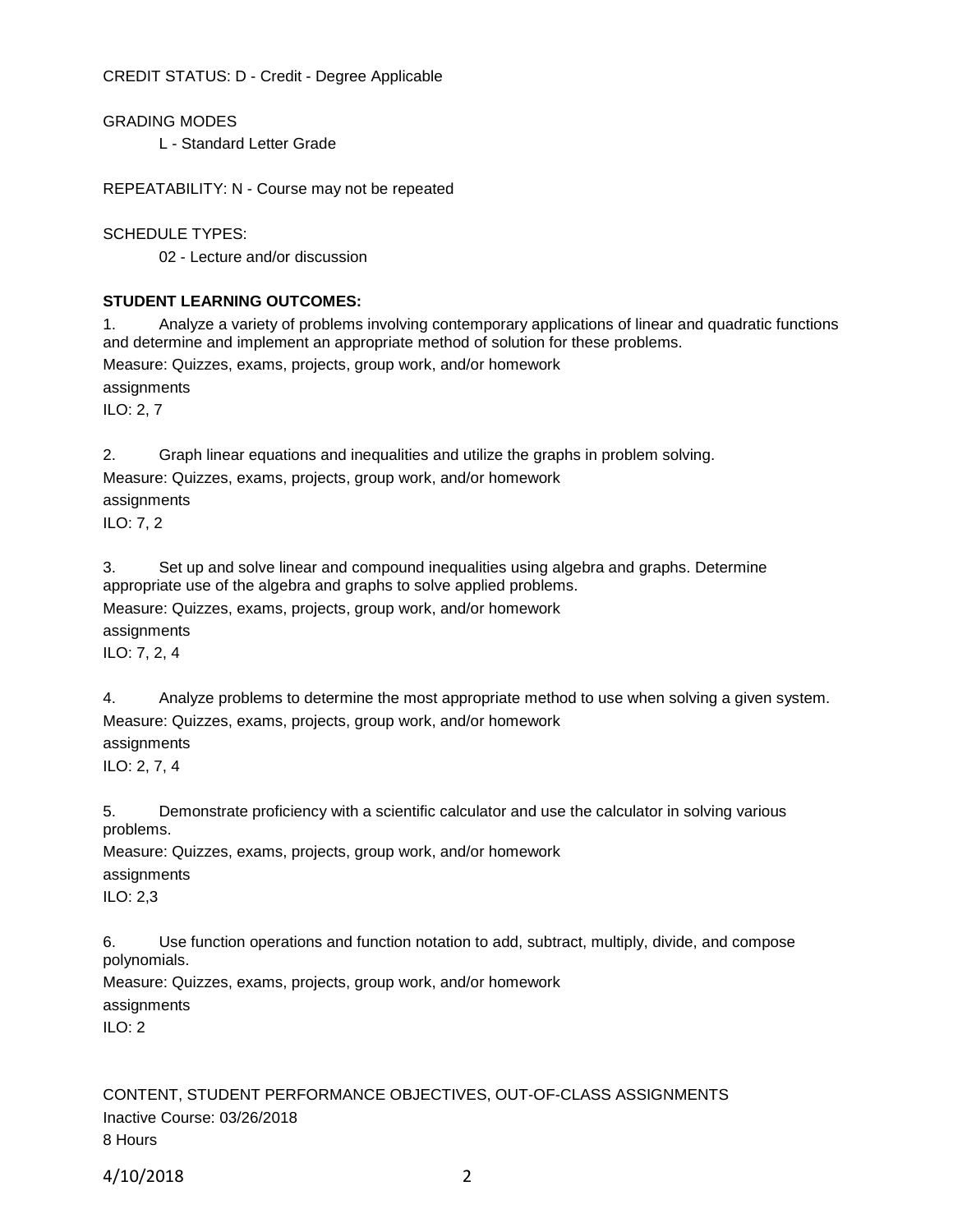Content: Review basic concepts including the properties and operations of real numbers. Use of a scientific calculator will be required here and throughout the course. Extensive homework will be assigned for these topics and all the succeeding ones.

Student Performance Objectives: The student will be able to evaluate a numerical expression using The Order of Operations, and evaluate an algebraic expression given value(s) of the variable(s).

### 8 Hours

Content: Solve linear and absolute value equations. Solve applications involving word problems.

Student Performance Objectives: The student will be able to solve a wide variety of linear and absolute value equations, and solve applications problems involving linear equations.

# 2 Hours

Content: Solve linear and compound inequalities using both algebraic and graphing methods.

Student Performance Objectives: The student will be able to solve a linear and compound inequality, graph the solution on the number line and give the solution in interval notation.

# 6 Hours

Content: Solve linear equations and graph the solutions. Use the slope-intercept and point-slope forms of the equation of a line.

Student Performance Objectives: The student will be able to graph a line given the equation of a line, determine the equation of a line given the graph, find the equation of the line given a) slope and y-intercept, b) slope and a point c) two points. Student will be able to determine whether two lines are parallel, perpendicular or neither, and find the equation of a line given a point and a line to which it is parallel and/or perpendicular.

### 4 Hours

Content: Work with function notation and the algebra of functions, including composition.

Student Performance Objectives: The student will be able to find the four basic function (f+g, f-g, fg and f/g and the composite functions given  $f(x)$  and  $g(x)$  either algebraically or graphically.

### 2 Hours

Content: Solve and graph linear inequalities.

Student Performance Objectives: The student will be able to graph the solution of a linear inequality involving two variables.

# 6 Hours

Content: Solve systems of linear equations in two variables and employ various methods to solve applied problems.

Student Performance Objectives: The student will be able to solve 2x2 systems of equations using substitution, elimination and the graphical method (for 2x2 only), and solve applied problems such as investment, solution mixture and distance problems.

### 4 Hours

Content: Solve systems of linear equations in three variables and employ various methods to solve applied problems.

Student Performance Objectives: The student will be able to solve a 3x3 system of equations and set up and solve a system that will address an application thereof.

2 Hours

Content: Solve systems of linear inequalities.

Student Performance Objectives: The student will be able to graph the solution to a system of linear inequalities in two variables.

### 4 Hours

Content: Add, subtract, multiply, and divide polynomials.

# 4/10/2018 3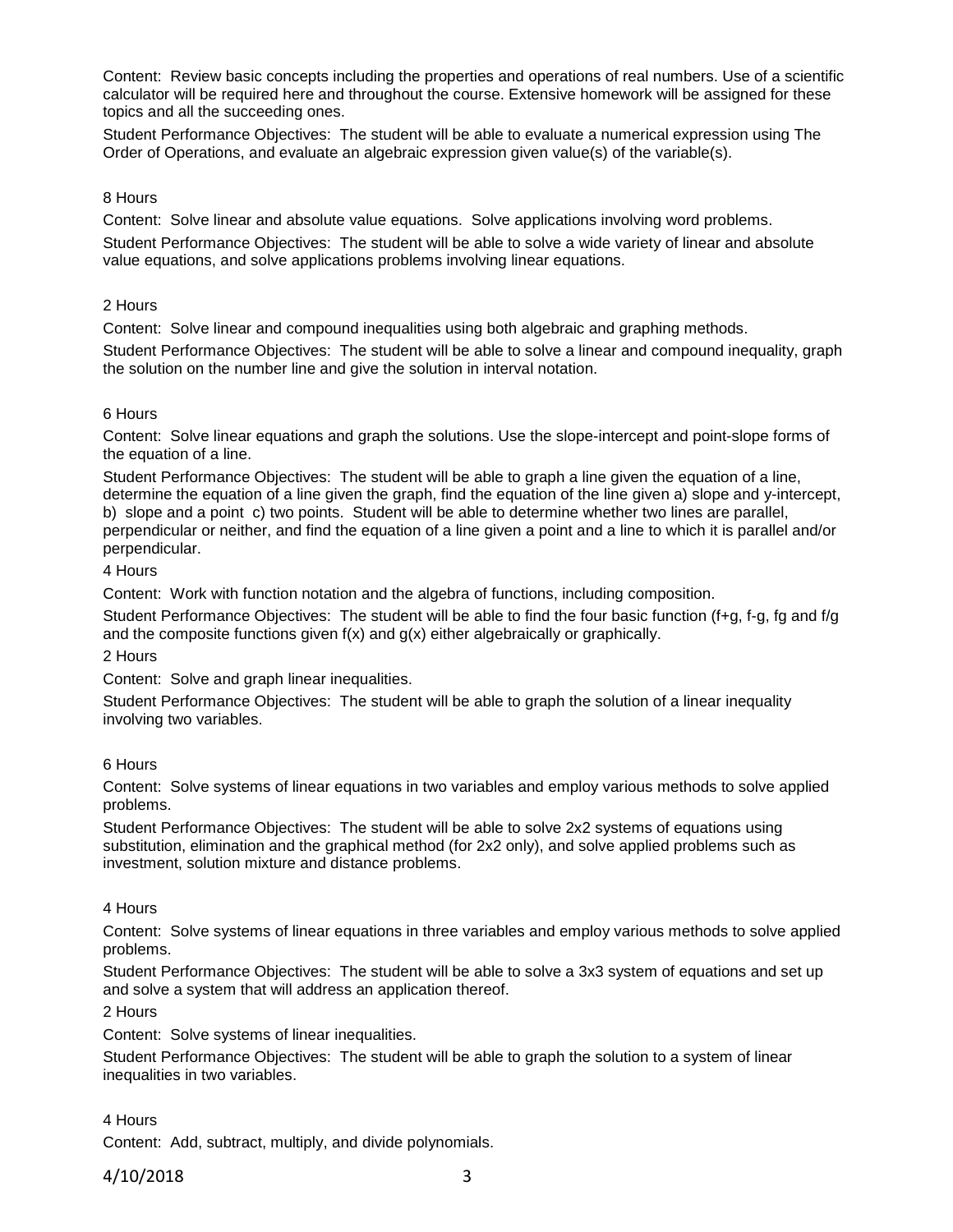Student Performance Objectives: The student will be able to add, subtract, multiply and divide polynomials.

6 Hours

Content: Factor polynomials including the difference of two squares and the sum and difference of two cubes.

Student Performance Objectives: The student will be able to factor a polynomial, including the difference of squares, and the difference and sum of cubes. Student will also be able to identify when a polynomial is prime.

8 Hours

Content: Solve polynomial equations and briefly introduce the quadratic formula. review for the final exam. Student Performance Objectives: The student will be able to solve a polynomial equation by factoring and by using the quadratic formula.

2 Hours

Comprehensive final exam.

### **METHODS OF INSTRUCTION:**

Lecture, demonstration, group work, discussion.

# **METHODS OF EVALUATION:**

CATEGORY 1 - The types of writing assignments required: Percent range of total grade: 0 % to 10 %

If this is a degree applicable course, but substantial writing assignments are not appropriate, indicate reason:

Course is primarily computational

CATEGORY 2 -The problem-solving assignments required: Percent range of total grade: 75 % to 95 % Homework Problems Quizzes Exams

CATEGORY 3 -The types of skill demonstrations required: Percent range of total grade: 0 % to 0 %

CATEGORY 4 - The types of objective examinations used in the course: Percent range of total grade: 0 % to 15 % Multiple Choice True/False Completion